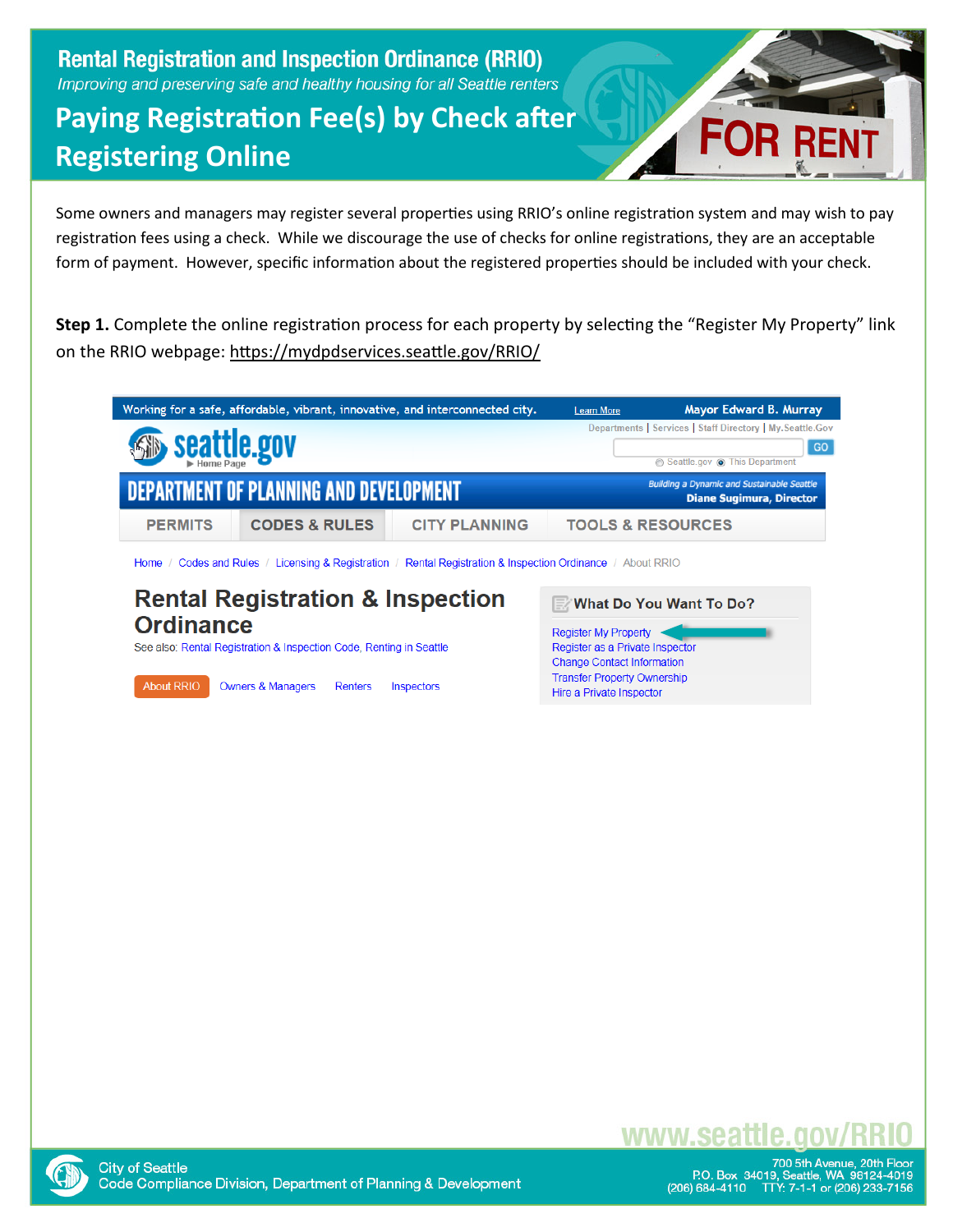**Rental Registration and Inspection Ordinance (RRIO)** Improving and preserving safe and healthy housing for all Seattle renters

## **Paying Registration Fee(s) by Check after Registering Online**

**Step 2.** Complete registration of each property through the Pay Now screen as seen below

|                                                                         |                                               |                                                                                                                                                          |                                      | Departments   Services   Staff Directory                                                |
|-------------------------------------------------------------------------|-----------------------------------------------|----------------------------------------------------------------------------------------------------------------------------------------------------------|--------------------------------------|-----------------------------------------------------------------------------------------|
| <b>Seattle.gov</b>                                                      |                                               |                                                                                                                                                          |                                      | GO.                                                                                     |
| <b>DEPARTMENT OF PLANNING AND DEVELOPMENT</b>                           |                                               |                                                                                                                                                          |                                      | <b>Building a Dynamic and Sustainable Seattle</b><br><b>Diane Sugimura, Director</b>    |
| <b>PERMITS</b>                                                          | <b>CODES &amp; RULES</b>                      | <b>CITY PLANNING</b>                                                                                                                                     | <b>TOOLS &amp; RESOURCES</b>         |                                                                                         |
|                                                                         | <b>My DPD Services</b>                        | Logged in as:Angela SMith   Collections (0)   Cart (3)   Account Management   Logout                                                                     | Search.                              | Help: $\overline{\phantom{0}}$ Email Us   $\overline{\phantom{0}}$ (206) 684-4110<br>₽▼ |
| Home                                                                    | <b>Rental Registration</b>                    |                                                                                                                                                          |                                      |                                                                                         |
| Cart                                                                    |                                               |                                                                                                                                                          |                                      |                                                                                         |
| 1 Select item to pay                                                    | Payment<br>$\overline{2}$<br>3<br>Information | Receipt/Record<br>Issuance                                                                                                                               |                                      |                                                                                         |
|                                                                         |                                               |                                                                                                                                                          |                                      |                                                                                         |
| Step 1: Select item to pay                                              |                                               | Click on the arrow in front of a row to display additional information. Items can be saved for a future checkout by clicking on the Save for later link. |                                      |                                                                                         |
| <b>PAY NOW</b>                                                          |                                               |                                                                                                                                                          |                                      |                                                                                         |
| 1049 NE 92ND ST SEATTLE                                                 |                                               |                                                                                                                                                          |                                      |                                                                                         |
| 3 Application(s)   \$537.00<br><b>Rental Property Registration</b><br>ъ |                                               | \$175.00                                                                                                                                                 | <b>Edit</b><br><b>Save for later</b> | <b>Remove</b>                                                                           |
| 14TMP-000921<br><b>Rental Property Registration</b><br>14TMP-000923     |                                               | \$183.00                                                                                                                                                 | <b>Edit</b><br><b>Save for later</b> | <b>Remove</b>                                                                           |
| <b>Rental Property Registration</b><br>14TMP-000925                     |                                               | \$179.00                                                                                                                                                 | Edit<br><b>Save for later</b>        | <b>Remove</b>                                                                           |
| \$537.00<br>Checkout »                                                  | <b>Continue Shopping »</b>                    |                                                                                                                                                          |                                      |                                                                                         |
|                                                                         |                                               |                                                                                                                                                          |                                      |                                                                                         |



# www.seattle.gov

FO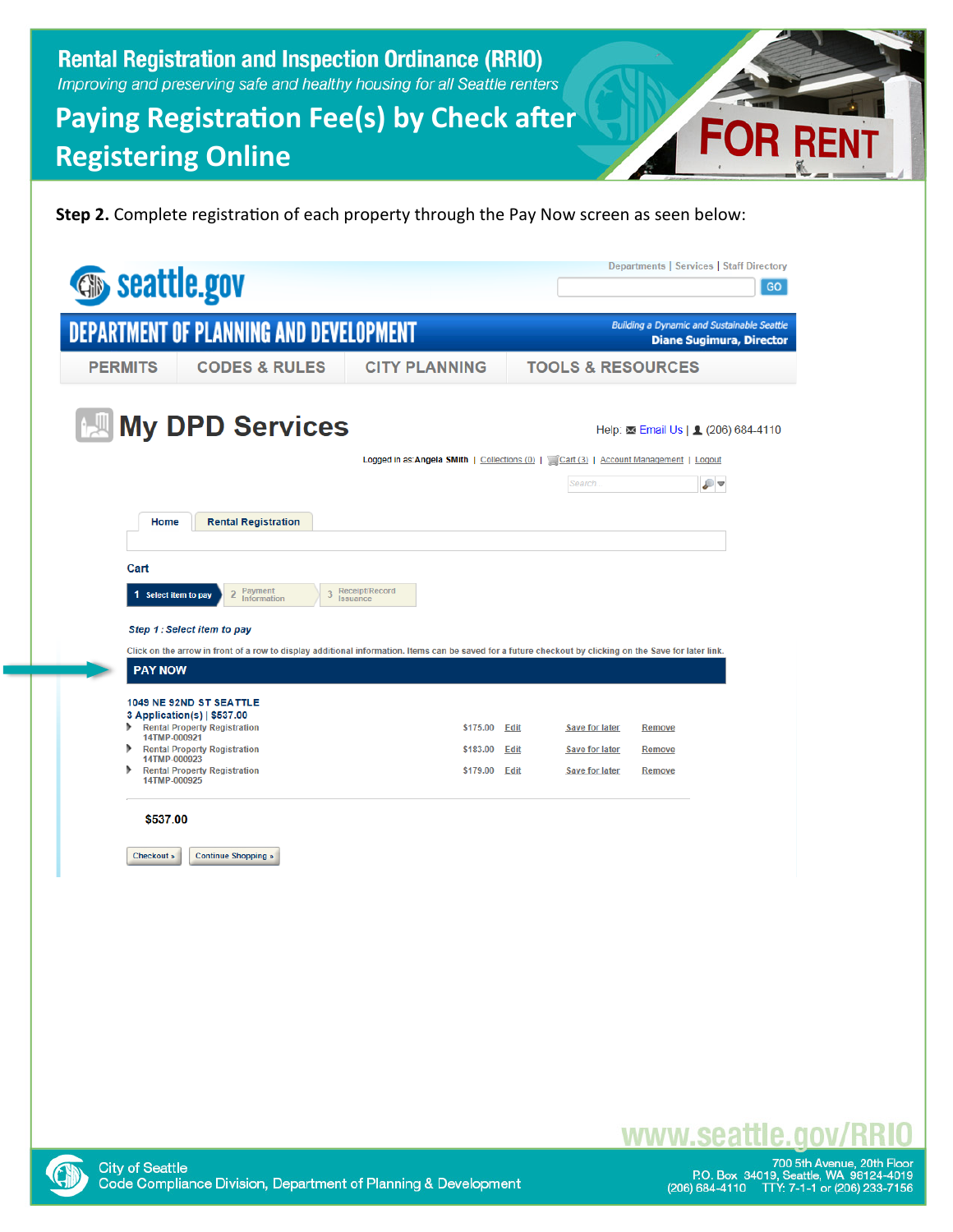**Rental Registration and Inspection Ordinance (RRIO)** Improving and preserving safe and healthy housing for all Seattle renters

## **Paying Registration Fee(s) by Check after Registering Online**



**Step 3.** In order for the City of Seattle to match your payment to the properties you wish to register, we need the list of record numbers provided by the online registration tool. You may choose to print the page above to include with your check request to the entity supplying the check. To print this page, click the gear in the upper right-hand corner of the page. The gear looks like this:



You may also use the list on the following page to include with the check mailed to the RRIO Program.